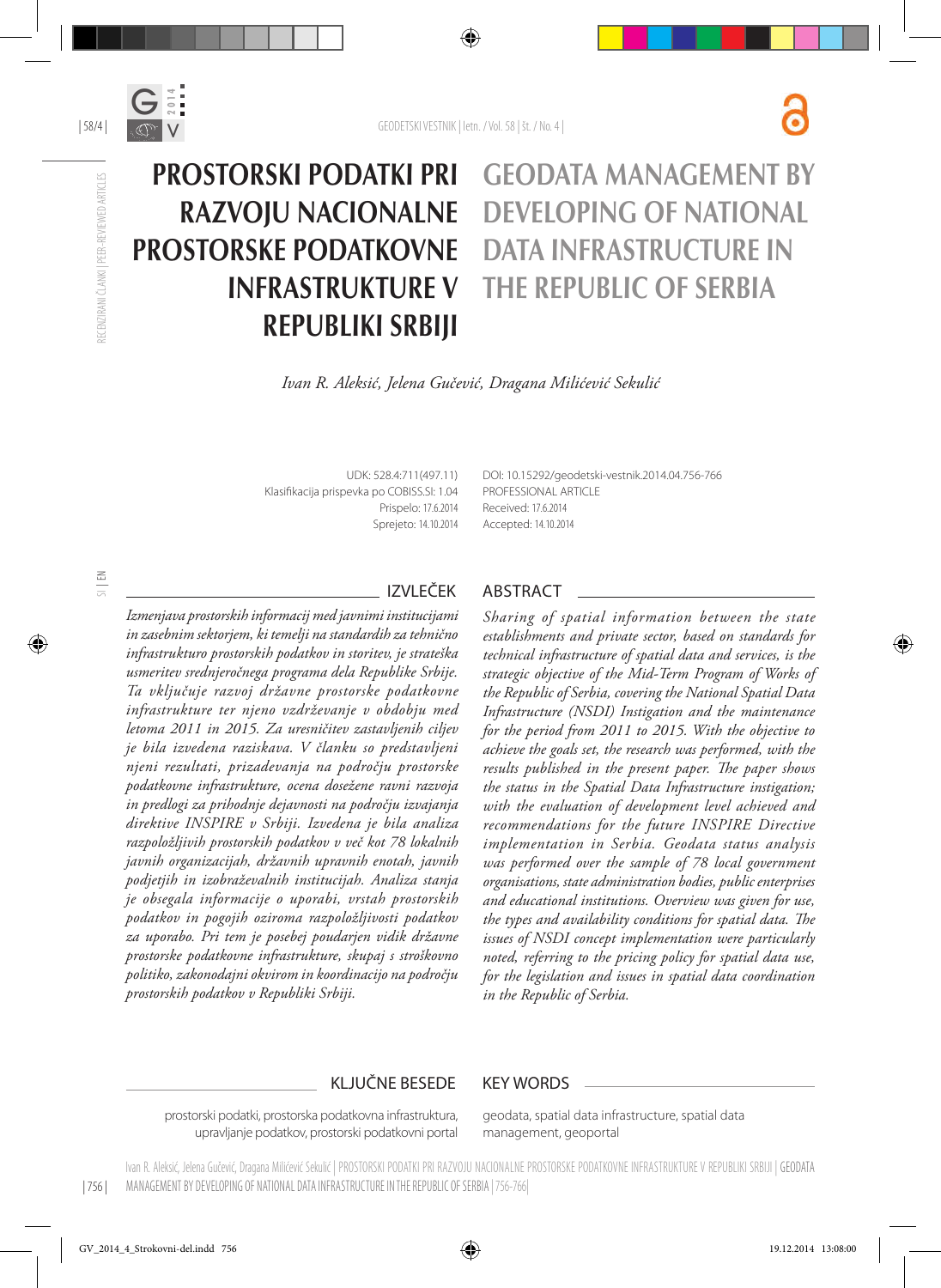# **1 INTRODUCTION**

Interest for spatial data is particularly large, being held by the governmental bodies and organisations, private companies, along with the individuals. Nearly 80% of collected data contains spatial references, having the obvious significance in some cases, with the other ones having the spatial aspect concealed. Therefore, there is no wonder that spatial data are constitutive part of our lives. The Directive 2007/2/EC on Infrastructure for SPatial InfoRmation in the European Community (INSPIRE) came into force on May 15th, 2007. The so called INSPIRE Directive is aimed at instigation of spatial data infrastructure throughout the European Union, for the purposes of policies and activities, that may influence the environment (European Commission, 2007; URL1). The spatial data infrastructure covers instigation conditions for sharing, for access and use of interoperable spatial data and the services over various levels of governmental administration and throughout various sectors, with the focus on environment protection (European Commission, 2007). Being the candidate for European Union membership (since March 1<sup>st</sup>, 2012), Serbia is obligated to coordinate its legislation to the European Union system prior to entering the full membership. List of the European legislation to be transposed to Serbian legislation includes the INSPIRE Directive.

# **2 INSTITUTING AN INTEGRATED SPATIAL DATA SYSTEM**

Spatial data are defined as data being directly or indirectly related to a certain location or a geographical area. Spatial data refer to the particular themes being systemized per groups, collected and maintained by the competent public administration bodies. Spatial information, unified in the integrated infrastructure, that are managed and published, constitutes the NSDI (National Spatial Data Infrastructure) (Law on the state survey and cadastre, 2009). There is a multi-annual trend in Europe to produce studies on spatial data status. Ever since the year 2001, the status has been evaluated and research results have been subsequently published, in the format of European Commission annual reports, which serve as the foundation for decision making on future plans and projects.

In the year 2008, the Republic of Serbia initiated the activities on the integrated spatial data system (NSDI) instigation, under leadership of the Republic Geodetic Authority (The Strategy for National Spatial Data Infrastructure Instigation for the period 2010–2012, 2010). The NSDI development shows tangible results: the initial geoportal "GeoSRBIJA" (Figure 1) has been launched for operation, the entire organisational structure has been set, the strategy adopted and mid-term program of the works has been promulgated.



Figure 1: National geoportal GeoSrbija: cartographic view – orthophoto (URL2)

 $\leq$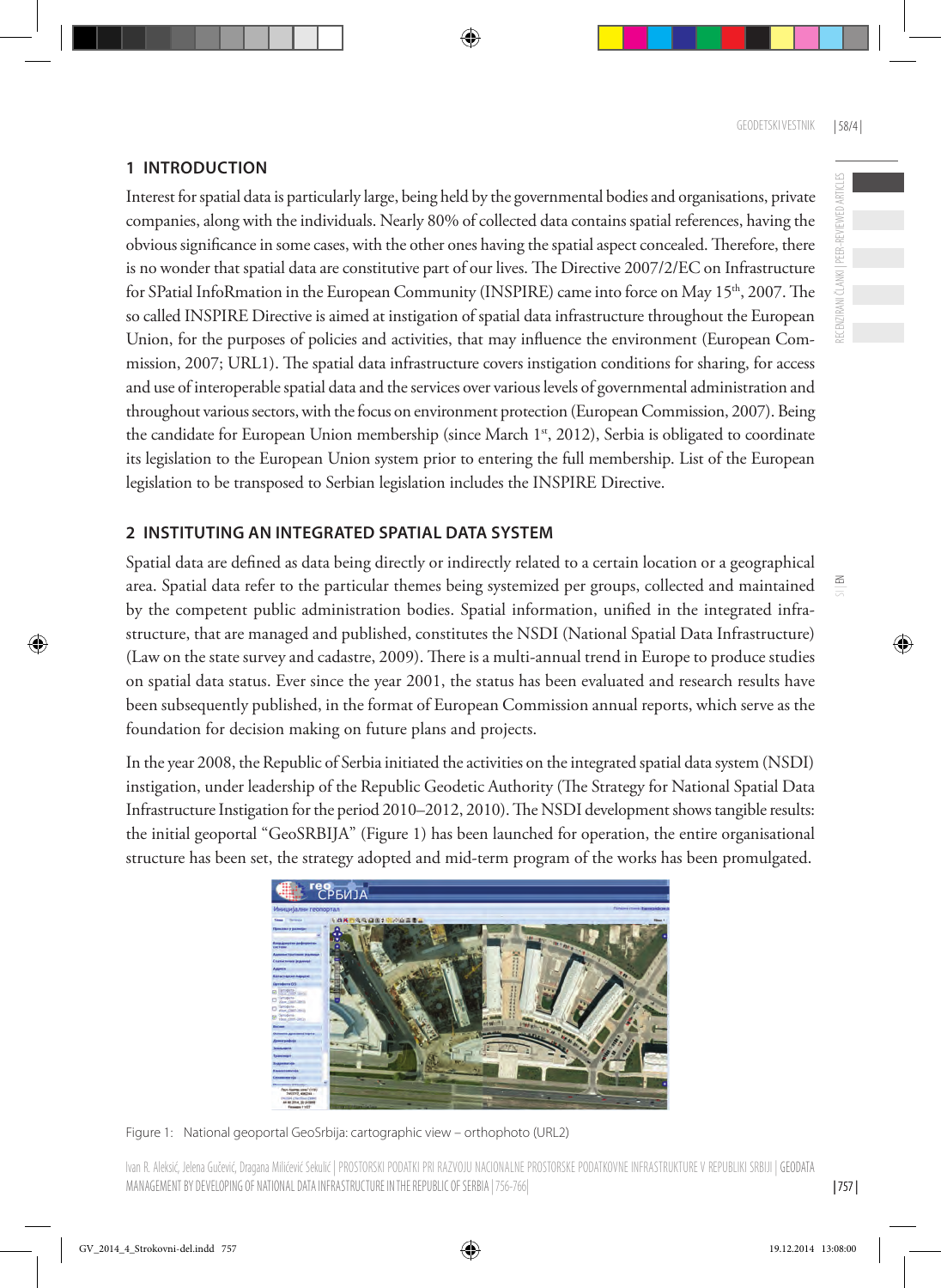For the period 2011–2015, an overview of legislation status has been produced and the drafting of the Law on integrated spatial data instigation has been initiated, with the objective of complete transposition of the INSPIRE Directive to the national legislation (Aleksić, 2013a; Rašković and Aleksić, 2013). Legal framework for the NSDI Instigation in the Republic of Serbia consists of the following acts: Law on Ministries, Law on State Survey and Cadastre, Strategy for NSDI Instigation for the period 2010–2012, and the laws covering free access to the public sector information: Constitution of the Republic of Serbia, Law on Free Access to the Information of Public Importance, Law Verifying the Convention on Information Availability, Public Participation in Decision Making and Legal Protection Right regarding the Environment Issues, Law on Environment Protection (URL3).

For cadastral system modernization and harmonization with the systems in other countries, during the past decade numerous international projects have been implemented in the Republic of Serbia. As for the spatial data infrastructure development, the most important projects include the following: Capacity development for digital state map preparation in the Republic of Serbia (in cooperation with Japan International Cooperation Agency), Geographic information for development and the EU integration (in cooperation with the Kingdom of Norway), IGIS project (with the Republic of France) and Real Estate Cadastre and Registration Project (financed by World Bank Loan) (URL3). The NSDI development in the Republic of Serbia was under major influence of the INSPIRATION Project implementation. This project has been implemented in the Western Balkan countries (Albania (Gjata, 2013), Bosnia and Herzegovina (Ključanin, 2013), Croatia (Poslončec-Petrić, 2013), Macedonia (Gjorgjiev, 2013), Serbia (Aleksić, 2013a), Montenegro (Aleksić, 2013b) and Kosovo<sup>1</sup> (Loshi, 2013)), with the objective to promote spatial data infrastructure and coordination of their implementation in these countries. One of the most important tasks of this Project is to prepare the participating countries to meet requirements of the European Union INSPIRE Directive. This project has contributed to instigation of the favourable environment for provision of accurate, updated, high quality, well-structured and available data for local, regional and state-level bodies in Balkan countries. The national "GeoSRBIJA" geoportal is the indicator that shows how far the services are integrated and how consistent they are.

#### **3 OVERVIEW OF THE SPATIAL DATA EXISTING STATUS**

The analysis has been elaborated through several phases. During the first phase, a listing is made, covering online or directly all institutions using and offering spatial data, from the governmental and from private sector. The second phase entails a selection of data and application of evaluation criteria. Services have been evaluated, both at national and at local level. Analysis of the spatial data current state in the Republic of Serbia has been performed using questionnaires for organisations assumed to have some links to spatial data acquisition, processing, to the usage and storage. The INSPIRATION Project implementation in the Republic of Serbia was aimed at the following: Analysis of political, establishment and legislative framework; the Capacity building; Knowledge transfer; and Instigation of mutual communication between the stakeholders. Realization of the goals set has entailed a research with an objective to show the state in the field of spatial data infrastructure instigation, to evaluate the achieved level of modern development and to provide recommendations for further implementation, in accordance with the INSPIRE Directive.

*<sup>1</sup>* This designation is without prejudice to positions on status and is in line with UNHCR 1244 and ICJ Advisory opinion on the Kosovo declaration of independence.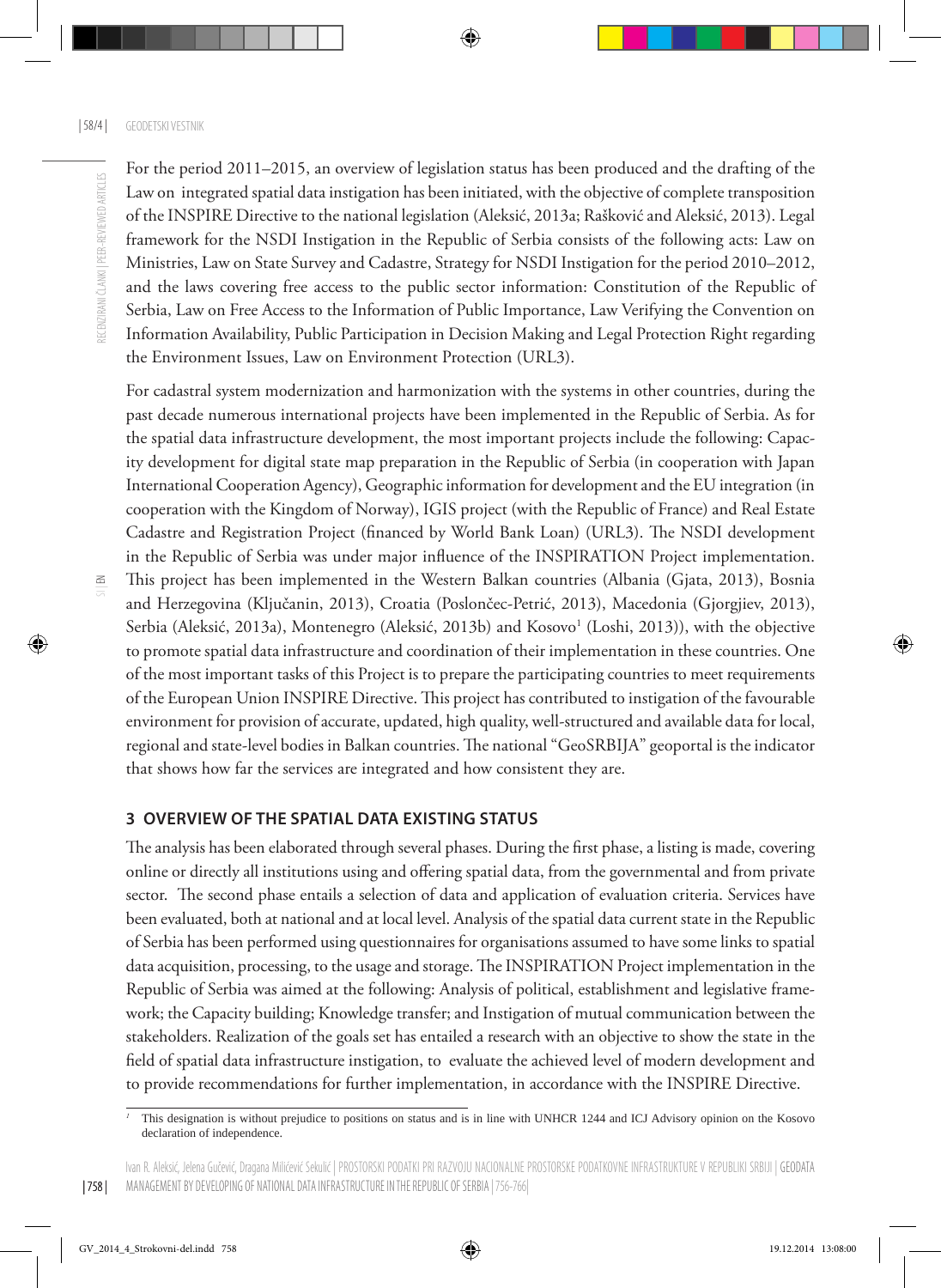$\leq$ 

The national geoportal (URL 4) provides a single access point to public services for the users, which entails the implementation of following characteristics: data security, data access, content searching and navigation, dynamical content and personalization.

## **4 ANALYSIS OF THE SPATIAL DATA ACQUISITION, OF ITS USE AND THE DISTRIBUTION IN THE REPUBLIC OF SERBIA**

The analysis has been performed over the sample of 78 organisations. Structure of organisations surveyed consists of the state administration, autonomous province and local government bodies, public enterprises and scientific-educational institutions. Table 1 indicates that the majority of answers has been received from local government units (37 %), followed by the state administration bodies (22%) and public enterprises (19%).

| Institution                                                           | <b>Number</b>               | Percentage |
|-----------------------------------------------------------------------|-----------------------------|------------|
| Local government organisation                                         | 29                          | 37%        |
| State administration organisation (ministries, special organisations) | 17                          | 22%        |
| Public enterprises                                                    | 15                          | 19%        |
| Other                                                                 | 6                           | 8%         |
| Scientific-educational establishments                                 | 5                           | 6%         |
| Private organisations                                                 | 3                           | 4%         |
| Territorial autonomy organisation                                     | $\mathcal{D}_{\mathcal{A}}$ | 3%         |
| Public agency                                                         |                             | $1\%$      |
| Designing-urban planning organisation                                 | $\Omega$                    | $0\%$      |

Table 1: Structure of organisations surveyed, per type

The questionnaires have covered 33 questions, grouped per themes covering questions on: responding organisation, data production, cooperation between spatial data producers and users, standardization in the field of spatial data and miscellaneous questions (Aleksić, 2013a; Rašković and Aleksić, 2013). Analysis of the provided answers covers spatial data preparation, acquisition, distribution and use. Data processing has been performed by working team, staffed by representatives of various state and local administration bodies. The reports contain results and recommendations for the future activities. Results of the research performed in the Republic of Serbia were presented in the study *INSPIRATION: Country report SERBIA*, national report on geo-sector status in the Republic of Serbia. Results of the study are the foundation for the NSDI Law drafting in the Republic of Serbia.

## **4.1 Spatial Data Preparation and Acquisition**

Spatial data creation is performed by 69 % or respondent organisations at the national, regional and local level. Pursuant to the INSPIRE Directive provisions, spatial data shall be in digital format, to be owned by public institutions. Data are grouped in 34 spatial data themes. The most frequent spatial data producers/distributors are Republic Geodetic Authority (33%), Military-Geographic Establishment (7%), Serbian Nature Protection Authority (3%), the Republic Statistics Office (3%) and PE PTT Serbia (Postal services) (2%). Table 2 displays an overview of number of the organisations producing spatial data, sorted per administration levels and per adopted spatial data themes.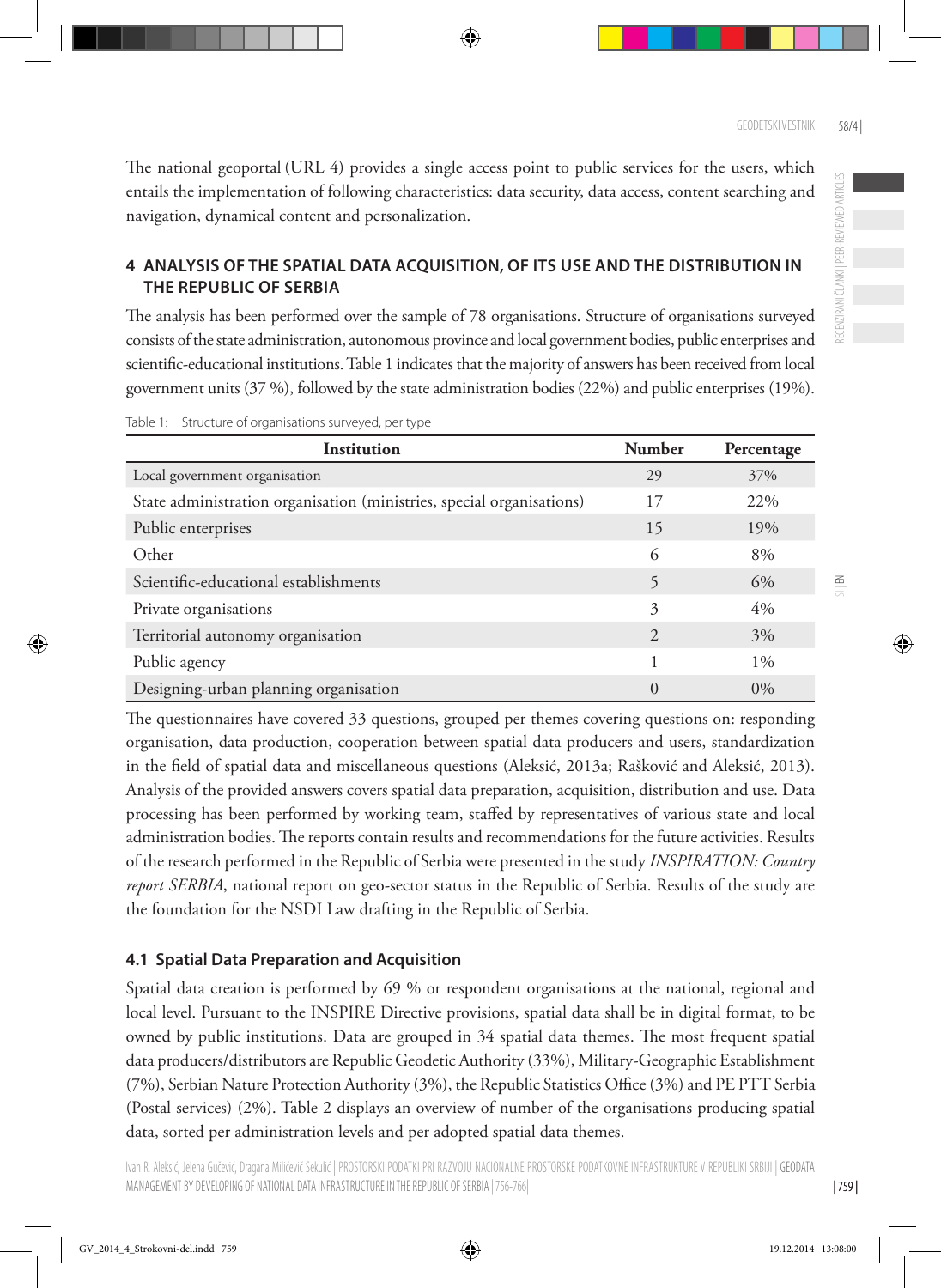Table 2: Spatial data creation per INSPIRE themes in the Republic of Serbia

| Theme (INSPIRE)                                                        | <b>National</b><br>level (No) | <b>National</b><br>level $(\% )$ | Regional<br>level (No) | Regional<br>level $(\% )$ | Local<br>level (No) | Local<br>level $(\% )$ |
|------------------------------------------------------------------------|-------------------------------|----------------------------------|------------------------|---------------------------|---------------------|------------------------|
| ANNEX I $(\Sigma)$                                                     | 36                            | 25                               | $\overline{4}$         | 31                        | 43                  | 30                     |
| Coordinate reference systems                                           | 6                             | $\overline{4}$                   | $\mathbf{1}$           | 8                         | 3                   | $\overline{2}$         |
| Geographical grid systems                                              | $\mathbf{2}$                  | $\mathbf{1}$                     | $\boldsymbol{0}$       | $\mathbf{0}$              | $\overline{2}$      | $\mathbf{1}$           |
| Geographical names                                                     | $\overline{4}$                | $\mathfrak{Z}$                   | $\boldsymbol{0}$       | $\mathbf{0}$              | $\overline{c}$      | $\mathbf{1}$           |
| Administrative units                                                   | $\sqrt{2}$                    | $\mathbf{1}$                     | $\mathbf{0}$           | $\mathbf{0}$              | $\overline{4}$      | $\mathfrak{Z}$         |
| Addresses                                                              | $\mathfrak{2}$                | $\mathbf{1}$                     | $\mathbf{1}$           | 8                         | 7                   | 5                      |
| Cadastral parcels                                                      | $\mathbf{2}$                  | $\mathbf{1}$                     | $\mathbf{0}$           | $\mathbf{0}$              | 9                   | 6                      |
| Transport networks                                                     | $\overline{4}$                | 3                                | $\boldsymbol{0}$       | $\mathbf{0}$              | 5                   | 3                      |
| Hydrography                                                            | 8                             | 6                                | $\mathbf{0}$           | $\mathbf{0}$              | 5                   | $\mathfrak{Z}$         |
| Protected sites                                                        | 6                             | $\overline{4}$                   | 2                      | 15                        | 6                   | 4                      |
| ANNEX II $(\Sigma)$                                                    | 20                            | 14                               | $\mathbf{1}$           | 8                         | 11                  | 8                      |
| Elevation                                                              | 6                             | 4                                | $\boldsymbol{0}$       | $\mathbf{0}$              | 2                   | 1                      |
| Land cover                                                             | $\overline{4}$                | $\mathfrak{Z}$                   | $\mathbf{1}$           | 8                         | $\mathbf{1}$        | $\mathbf{1}$           |
| Orthoimagery                                                           | 6                             | $\overline{4}$                   | $\boldsymbol{0}$       | $\boldsymbol{0}$          | 7                   | 5                      |
| Geology                                                                | $\overline{4}$                | $\mathfrak{Z}$                   | $\mathbf{0}$           | $\mathbf{0}$              | $\mathbf{1}$        | $\mathbf{1}$           |
| ANNEX III $(\Sigma)$                                                   | 86                            | 61                               | 8                      | 62                        | 90                  | 63                     |
| Statistical units                                                      | 5                             | $\overline{4}$                   | $\boldsymbol{0}$       | $\mathbf{0}$              | 4                   | $\mathfrak{Z}$         |
| <b>Buildings</b>                                                       | 13                            | 9                                | $\mathbf{1}$           | 8                         | 12                  | 8                      |
| Soil                                                                   | $\mathfrak{2}$                | $\mathbf{1}$                     | $\overline{0}$         | $\mathbf{0}$              | $\mathbf{1}$        | $\mathbf{1}$           |
| Land use                                                               | 5                             | 4                                | 2                      | 15                        | 12                  | 8                      |
| Human health and safety                                                | $\sqrt{2}$                    | $\mathbf{1}$                     | $\boldsymbol{0}$       | $\mathbf{0}$              | 3                   | $\overline{c}$         |
| Utility and governmental services                                      | 7                             | 5                                | $\boldsymbol{0}$       | $\mathbf{0}$              | 6                   | $\overline{4}$         |
| Environmental monitoring facilities                                    | $\overline{7}$                | 5                                | $\mathbf{1}$           | 8                         | 11                  | 8                      |
| Production and industrial facilities                                   | 6                             | $\overline{4}$                   | $\mathbf{0}$           | $\boldsymbol{0}$          | 9                   | 6                      |
| Agricultural and aquaculture facilities                                | 8                             | 6                                | $\mathbf{0}$           | $\mathbf{0}$              | 9                   | 6                      |
| Population distribution and demography                                 | $\mathfrak{2}$                | $\mathbf{1}$                     | $\boldsymbol{0}$       | $\boldsymbol{0}$          | 4                   | 3                      |
| Area management / Registration / Regulation<br>zones & reporting units | 6                             | $\overline{4}$                   | $\boldsymbol{0}$       | $\boldsymbol{0}$          | 7                   | 5                      |
| Natural risk zones                                                     | 6                             | $\overline{4}$                   | $\mathbf{1}$           | 8                         | 2                   | $\mathbf{1}$           |
| Atmospheric conditions                                                 | $\mathbf{2}$                  | $\mathbf{1}$                     | $\boldsymbol{0}$       | $\boldsymbol{0}$          | $\mathbf{1}$        | $\mathbf{1}$           |
| Meteorological geographical features                                   | $\overline{4}$                | 3                                | $\boldsymbol{0}$       | $\boldsymbol{0}$          | 1                   | 1                      |
| Oceanographic geographical features                                    |                               |                                  |                        |                           |                     |                        |
| Sea regions                                                            |                               |                                  |                        |                           |                     |                        |
| Bio-geographical regions                                               | $\overline{3}$                | $\overline{2}$                   | $\overline{0}$         | $\overline{0}$            | $\overline{2}$      | $\mathbf{1}$           |
| Habitats and biotopes                                                  | $\overline{4}$                | $\mathfrak{Z}$                   | $\overline{c}$         | 15                        | $\overline{c}$      | $\mathbf{1}$           |
| Species distribution                                                   | $\boldsymbol{0}$              | $\overline{0}$                   | $\mathbf{1}$           | 8                         | $\mathbf{1}$        | $\mathbf{1}$           |
| Energy resources                                                       | $\mathfrak{Z}$                | $\overline{c}$                   | $\boldsymbol{0}$       | $\overline{0}$            | $\overline{c}$      | $\mathbf{1}$           |
| Mineral resources                                                      | $\mathbf{1}$                  | $\mathbf{1}$                     | $\overline{0}$         | $\overline{0}$            | $\mathbf{1}$        | $\mathbf{1}$           |
| Σ                                                                      | 142                           | $100\,$                          | 13                     | 100                       | 144                 | 100                    |

Ivan R. Aleksić, Jelena Gučević, Dragana Milićević Sekulić | PROSTORSKI PODATKI PRI RAZVOJU NACIONALNE PROSTORSKE PODATKOVNE INFRASTRUKTURE V REPUBLIKI SRBIJI | GEODATA MANAGEMENT BY DEVELOPING OF NATIONAL DATA INFRASTRUCTURE IN THE REPUBLIC OF SERBIA | 756-766|

| 760 |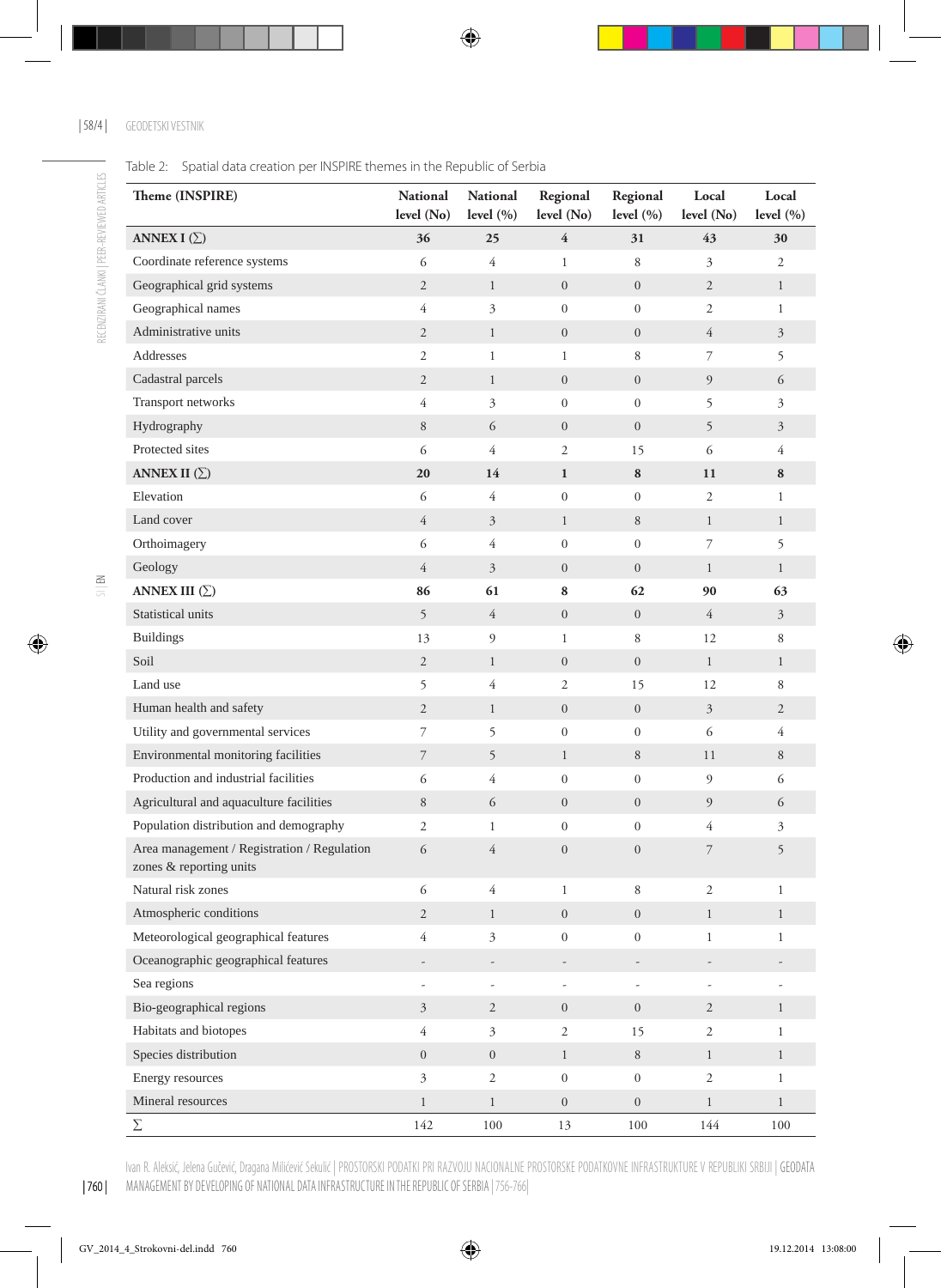Majority of organisations has responded that they produced spatial data on buildings (26 or 47%), to be followed by land use and the environmental monitoring facilities data (19 or 35% of organisations). The lowest number of organisations collects spatial data covering species distribution, mineral sources (2 or 4%) and soil (3 or 5%) themes, while data on oceanographic characteristics and maritime regions are not collected. Very high percentage of spatial data (91%) is in digital form. Spatial datasets format is mostly analogue for the data collected by the local government units (6% of spatial datasets in analogue form). Spatial data scale ranges from 1:250 to 1:2,200,000 with the state coordination reference system (Gauss-Krüger and ETRS89/UTM) for 84% of data. Only 23% of datasets have metadata. The greatest share of datasets has been produced in years 2012 (22%) and 2011 (13%). A half of the spatial data are not being updated at all, 31% is being updated as needed, 12% pursuant to the norms and 5% is being continuously updated. Majority of datasets consists of the data categorized under urbanism (30%) and environmental protection (10 %). Table 3 displays the most and the least frequent spatial data categories.

|                   |     | <b>Product category</b>   | Frequency | Frequency<br>$(\% )$ | ata                      | <b>Product category</b> Frequency | Frequency<br>$(\% )$ |
|-------------------|-----|---------------------------|-----------|----------------------|--------------------------|-----------------------------------|----------------------|
|                   |     | Urbanism                  | 68        | 30                   | spatial                  | Demography                        | 0.5                  |
| 5<br>equen<br>cat | ခွေ | Environment<br>protection | 22        | 10                   | ω<br>ent                 | Gravimetry                        | 0.5                  |
|                   |     | Transport                 | 17        | 8                    | catego<br>freque<br>east | Cartographic<br>publications      | 0.5                  |
|                   |     | Topography                | 15        |                      |                          | Aerial imagery                    | 0.5                  |
|                   |     | Hydrography               | 12        |                      | $\mathbb{H}^e$           | Laser scanning                    | 0.5                  |

Table 3: The most and the lest frequent spatial data categories

Apart from producing spatial data, organisations also acquire data from other organisations, for the purpose of more efficient realization of working activities. As much as 79% of organisations provide the data from others. Majority of organisations (60%) acquire 1 to 5 products from other organisations. The Republic Geodetic Authority produces majority of spatial data and at the same time acquires the most of data from others. Data are mostly acquired by the following institutions: Administration of the City of Belgrade, public enterprises on national or provincial level scope of work and the ministries. The following products are most commonly acquired: topographic maps (7%), orthophoto (7%), cadastral maps (6%), cadastral parcels (4%), address data (3%), real estate sheets (2%), conditions and consents (2%) and the spatial plans (2%) (Aleksić, 2013a).

## **4.2 Spatial Data Distribution**

In the Republic of Serbia, spatial data are distributed via postal services; over e-mail; downloaded over the internet or is sent directly. Answers of the respondent entities have also entailed combinations of data distribution methods. Table 4 displays the frequency of spatial data distribution methods in the Republic of Serbia.

The most of organisations have stated to have distributed spatial data via postal services (23%), postal services and by direct takeover (10%) and by all of the above (9%). The vast majority of organisations (72%) have selected direct takeover as one of the products distribution methods (always combined with RECENZIRANI ČLANKI | PEER-REVIEWED ARTICLES

RECENZIRANI ČLANKI | PEER-REVIEWED ARTICLES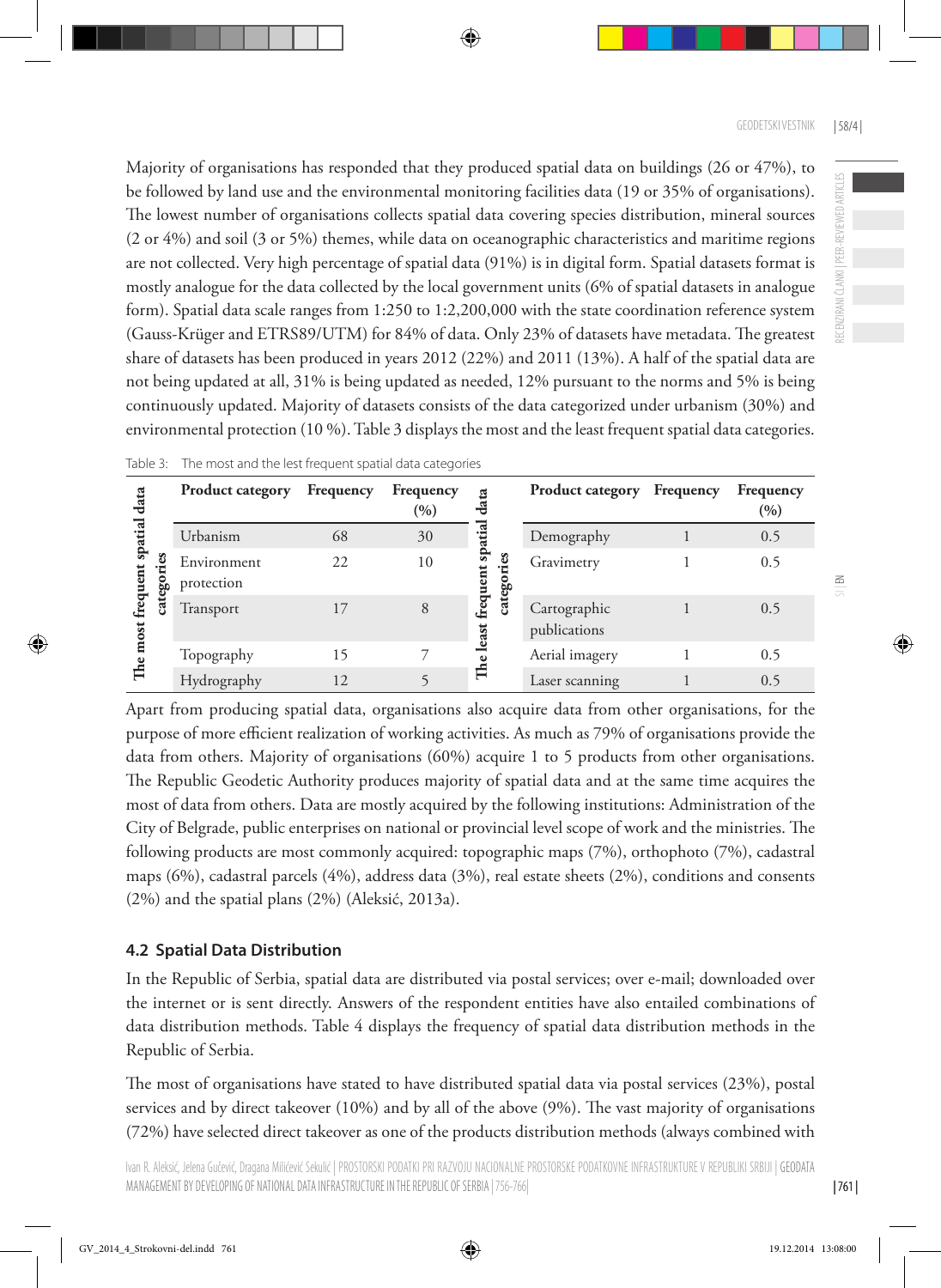another distribution method), while nearly equal number of organisations have selected distribution via internet, e-mail and postal services (33%, 32% and 31%).

| Distribution method                | Frequency      | Frequency (%)  |
|------------------------------------|----------------|----------------|
| Over the internet                  | 3              | 4              |
| Over e-mail                        | $\mathbf{1}$   | 1              |
| Postal services                    | 18             | 23             |
| Other                              | 3              | 4              |
| Internet & e-mail                  | $\overline{2}$ | $\overline{3}$ |
| Internet & direct                  | 6              | 8              |
| Internet & other                   | 1              | $\mathbf{1}$   |
| e-mail & direct                    | 4              | 5              |
| Postal service & direct            | 8              | 10             |
| Internet & e-mail & direct         | 3              | 4              |
| Internet & Postal service & direct | $\overline{2}$ | $\overline{3}$ |
| e-mail & Postal service & direct   | 5              | 6              |
| e-mail & direct & other            | 1              | $\mathbf{1}$   |
| All of the above                   | 7              | $\mathfrak{g}$ |
| All of the above & other           | 2              | 3              |
| No answer selected                 | 12             | 15             |

Table 4: Spatial data distribution method  $(N = 78)$ 

#### **4.3 Spatial Data Use**

Spatial data use has been defined against a product type. The product type involves the following: Data Discovery and Viewing Services, Web Map Services (WMS), Raster Images, Web Feature Services (WFS) and Vector Images. The Data Discovery and Viewing Services involve the services enabling search over metadata and the public metadata viewing. Web Map Services (WMS) are the standard protocol for geo-referenced maps provision in the raster format. Raster images download involves spatial data downloading, for the direct data access. Web Feature Service (WFS) is the standard protocol for vector data access. Vector data download involves download of vector data copies, with attributes. As for the spatial data way of use, the usage classification has been prepared as following (Aleksić, 2013a):

- Data used by public institutions;
- Data used for education, research and sciences;
- Data used by other non-profit organisations (NGO, etc.);
- Data used for commercial purposes;
- Data used by registered public users;
- Data used by unregistered public users.

Table 5 displays the exploitation manner for each product type.

Most of the respondent organisations have experience in geo web services use for the data exchange (44%), with all of organisations in this group noting the positive experience in the usage of these services. 31%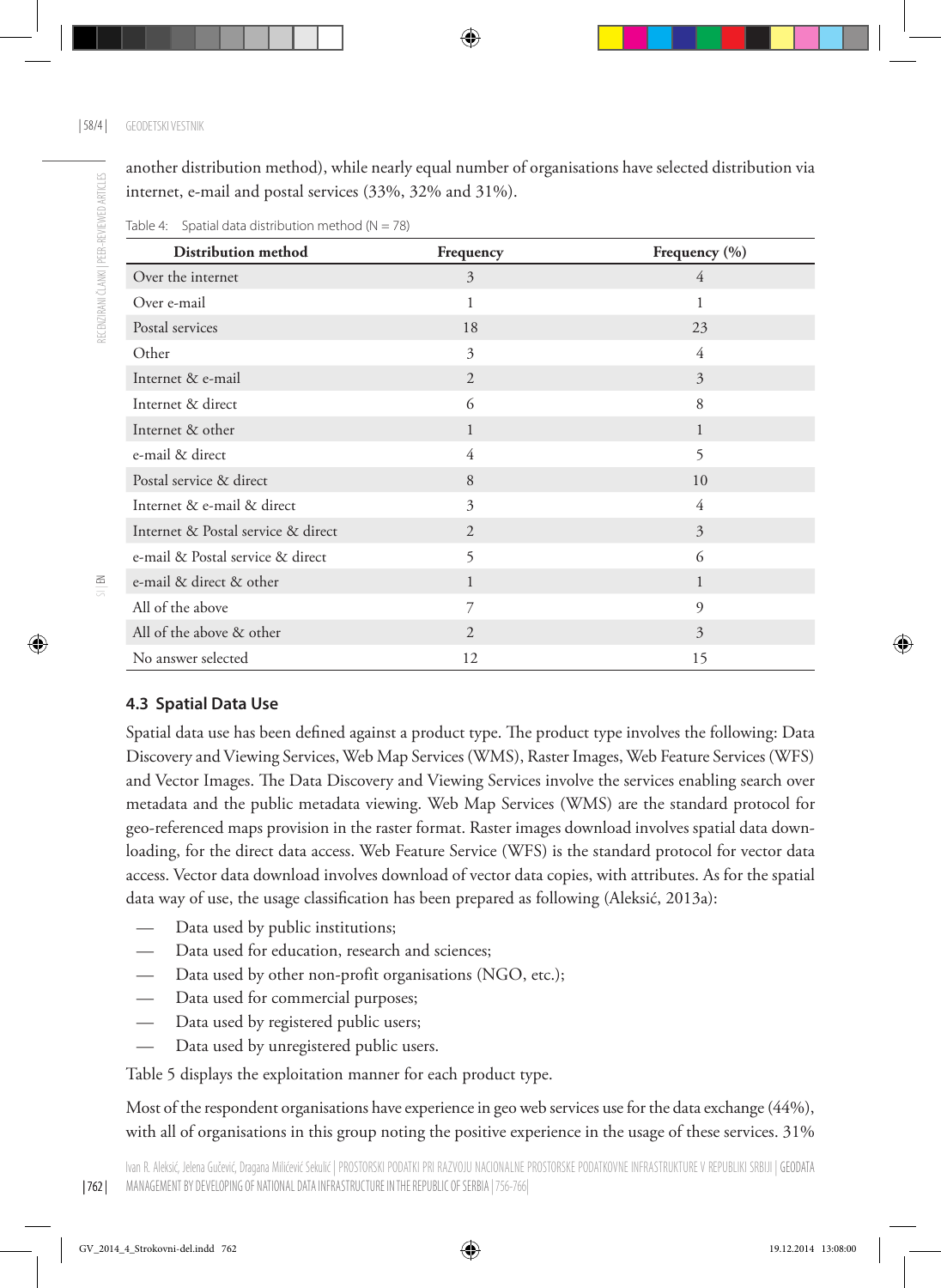of respondent organisations have no experience in using these services in data exchange, with 25% or organisations noting that they have no experience in the usage of these services, having however a need for the data exchange. Organisations do have capacities to create these services and a need for daily spatial data exchange. Some of the organisations noted that they were planning to establish the GIS within their organisations, while some have initiated geo-portal instigation projects.

|                                                  | Data Discovery<br>and Viewing<br><b>Service</b> | Web Map<br><b>Services</b><br>(WMS)                                                     | Raster                   | Web Feature<br>Service (WFS)                                                | <b>Vector</b>            |  |
|--------------------------------------------------|-------------------------------------------------|-----------------------------------------------------------------------------------------|--------------------------|-----------------------------------------------------------------------------|--------------------------|--|
| Data used by public<br>institutions              |                                                 |                                                                                         |                          | Pursuant to the agreements and protocols on cooperation                     |                          |  |
| Data used for education,<br>research and science |                                                 | No fee charged, for limited data level and area                                         |                          |                                                                             |                          |  |
| Data used by other non-<br>profit organisations  | Free, with                                      | Under commercial conditions, or by signing the contract in the<br>particular situations |                          |                                                                             |                          |  |
| Data used for<br>commercial purposes             | certain<br>limitations                          |                                                                                         |                          | Commercial conditions, special agreements for greater data<br>volumes, etc. |                          |  |
| Data used by registered<br>public user           |                                                 |                                                                                         | Commercial<br>conditions | Not applicable                                                              | Commercial<br>conditions |  |
| Data used by<br>unregistered public user         |                                                 | Not applicable                                                                          |                          |                                                                             |                          |  |

Table 5: Products way of use (Aleksić, 2013a)

#### **5 RECOMMENDATIONS FOR THE FUTURE DEVELOPMENT**

The basic NSDI concept consists of sharing of spatial data sets and services. Spatial data sets and services are shared with or without a fee, depending if users are financed from the budget or not. Achieving the NSDI objectives faces numerous obstacles in the Republic of Serbia: inexistence of spatial data in digital format, inexistence of data that the competent bodies are obligated to keep, tardiness in spatial databases maintenance, lack of funds, unclear division of competences, having for consequence that the same data can be kept by different state bodies. The major problem in the NSDI concept implementation is the pricing policy for the spatial data utilization. In order to adopt the NSDI Law, it is required to facilitate cooperation between state and other bodies regarding data sharing and use, to define rules under which the spatial data sets and services are to be exchanged and to establish a clear methodology for calculation of the fee for usage of spatial data held by other state bodies. Table 6 displays the National Spatial Data Infrastructure status in the Western Balkan countries participating in the INSPIRATION Project.

In all Western Balkan countries, the instigation of national geo-portal is under competence of the state bodies holding the competence to perform works in the field of survey and cadastre. The Republic of Serbia is one of the first countries that have established national geoportal. In that manner, access to the Discovery and Viewing Services have been provided for a limited number of metadata, spatial data sets and services under the competence of the Republic Geodetic Authority and other institutions. Viewing spatial data and services is provided through cartographic presentation of spatial data and services available, through such basic functions as: showing spatial data in the interoperable manner, regardless of the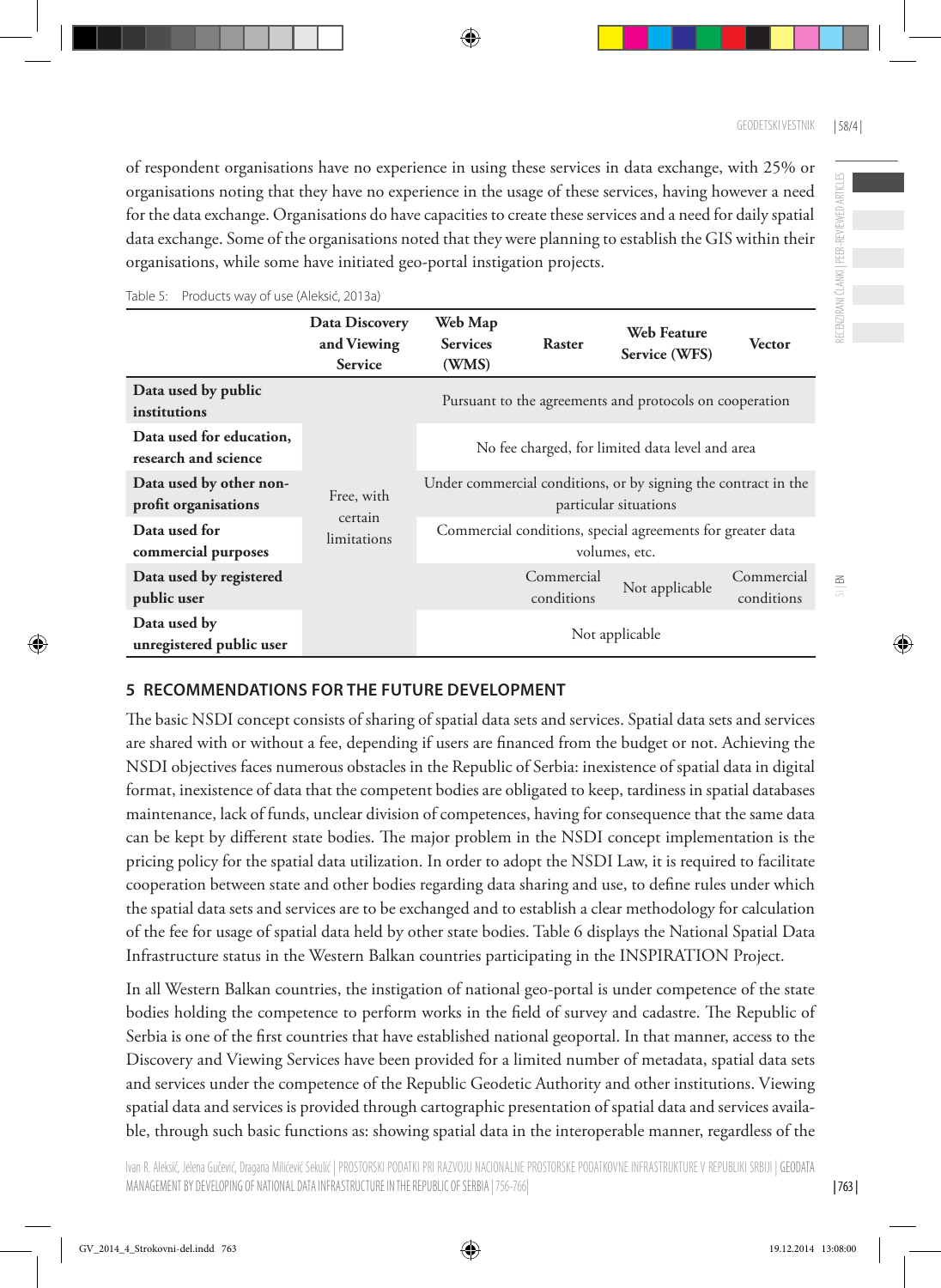RECENZIRANI ČLANKI | PEER-REVIEWED ARTICLES

RECENZIRANI ČLANKI I PEER-REVIEWED ARTICIES

coordinate and projection system used for their keeping; the viewing tools being provided for presentation and navigation through the spatial data and spatial data search per given attributes.

| <b>State</b>                                                       | Institution                                                            | Geoportal (national)                                                                  | Est.in | <b>NSDI</b> law               |
|--------------------------------------------------------------------|------------------------------------------------------------------------|---------------------------------------------------------------------------------------|--------|-------------------------------|
| Serbia                                                             | Republic Geodetic<br>Authority                                         | "Geo-SRBIJA"                                                                          | 2009   | in the process of<br>adoption |
| Croatia                                                            | Croatian State Geodetic<br>Administration                              | "NIPP GEOPORTAL"                                                                      | 2009   | adopted in 2013 <sup>2</sup>  |
| Montenegro                                                         | Montenegro Real-estate                                                 | "Geoportal of Montenegro<br>Real-estate"                                              | 2010   |                               |
| Macedonia                                                          | Agency for Real Estate<br>Cadastre                                     | "AKN GIS PORTAL"                                                                      | 2011   | adopted in 2014               |
| Bosnia-Herzegovina<br>- Federation<br>of Bosnia and<br>Herzegovina | Federal Administration<br>for Geodetic and Real<br>Property Affairs    | "Geoportal of Federal<br>Administration for<br>Geodetic and Real Property<br>Affairs" | 2013   |                               |
| Bosnia-Herzegovina<br>- Republic of<br>Srpska                      | Republic Administration<br>for Geodetic and<br><b>Property Affairs</b> | "Geoportal of Republic<br>administration for geodetic<br>and property affairs"        | 2013   |                               |
| Bosnia-Herzegovina<br>- Brčko District                             | Public register of Brčko<br>District                                   |                                                                                       |        |                               |
| Albania                                                            | Immovable Property<br>Registration Office                              |                                                                                       |        | adopted in 2012 <sup>3</sup>  |
| Kosovo                                                             | Kosovo Cadastral Agency                                                |                                                                                       |        |                               |

Table 6: NSDI instituting status in Western Balkan countries

As to establish prerequisites for the complete implementation of the INSPIRE Directive provisions, it is necessary to adopt the NSDI Law, together with strategies, plans and mid-term programs of work related to the spatial data infrastructure instigation in the Republic of Serbia. In that manner, sharing of the high quality spatial data sets and services and the cooperation between public and private sector stakeholders and general public are to be facilitated. In the Republic of Serbia, NSDI Law is under the promulgation procedure. As for the other countries participants in the INSPIRATION Project, only Croatia and Macedonia have adopted such laws.

#### **6 CONCLUSIONS**

Majority of the spatial data in the Republic of Serbia was produced in the years 2011 and 2012. Data have been produced mostly in digital format, with wide range of scales. Nearly a half of spatial data is not updated, with only 5% of data having continuous updating provided. Organisations producing and using spatial data have the capacities to establish services and the need for daily spatial data sharing. Spatial data distribution is executed in various manners and the research shows that there is nearly equal percentage of distribution over the internet, e-mail and postal service. The percentage of data intake in

*<sup>2</sup> Source: URL5.*

*<sup>3</sup> Source: URL6.*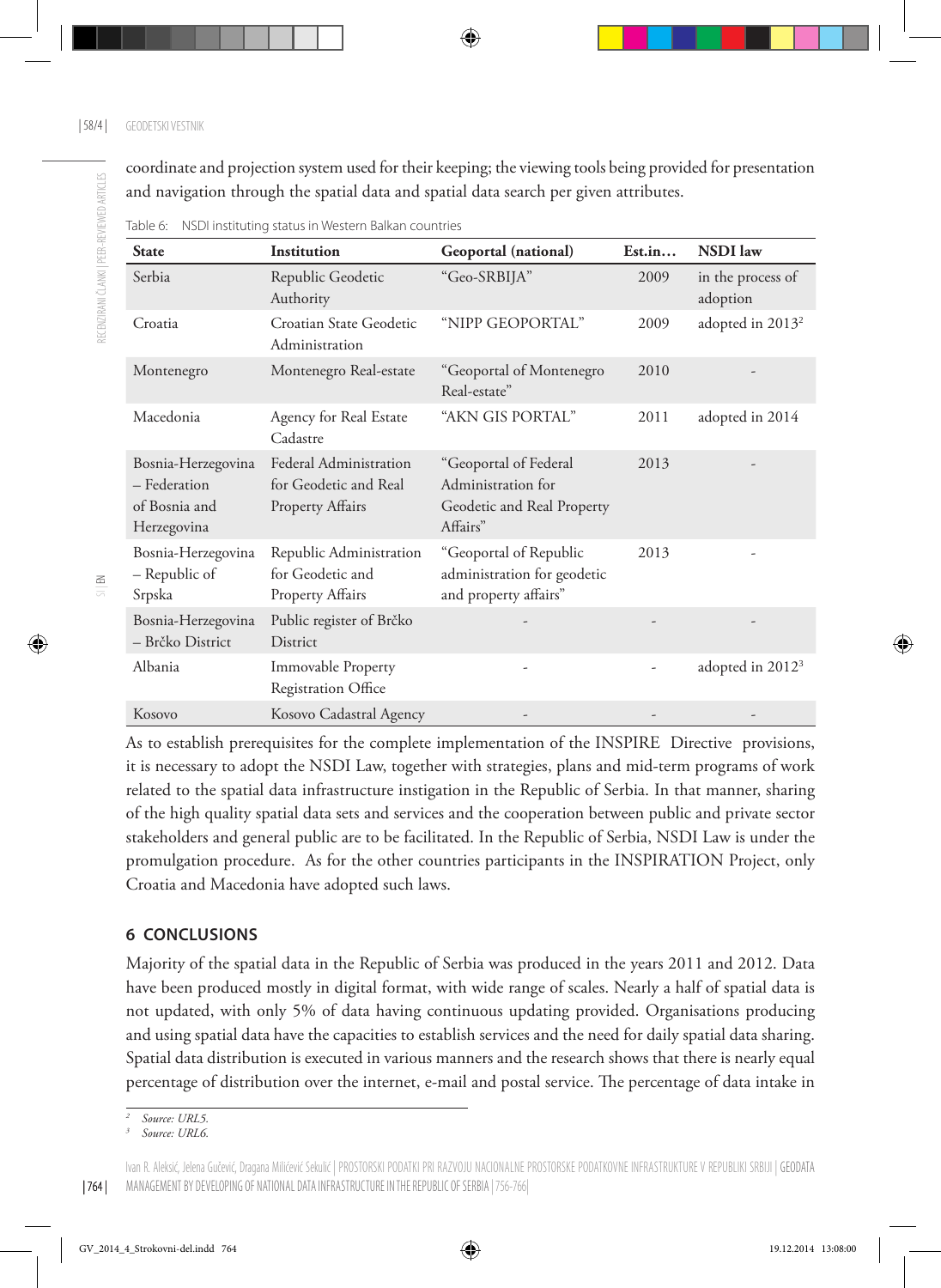the NSDI is complex, requiring significant material and human resources. Inexistence of metadata for more than ¾ of data represents an obstacle for data integration in the NSDI. The second major issue is unclear division of competences and lack of factual cooperation. These issues will be mostly resolved by adoption of the NSDI Law and of development strategy, to specify the activities on NSDI Instigation in the Republic of Serbia.

The INSPIRE Directive 2007/2/EC on Infrastructure instigation for SPatial InfoRmation in the European Community has been partially transposed in the Republic of Serbia. Recommendations given for further NSDI development in the Republic of Serbia should assist and provide the added value for the community and development of information society. From the further implementation standpoint, recommendations were structured in three areas: legislative, institutional and technical area.

# **Acknowledgement:**

This paper was prepared as a part of the projects "Study on climate changes and their influence on the environment: impacts, adaptation and mitigation" (43007) and "Serbian geodetic infrastructure advancement for the needs of a modern state survey" (36020) financed by the Ministry of Education and Science of the Republic of Serbia within the framework of integrated and interdisciplinary research and technology development for the period 2011–2014.

### **References:**

Aleksić, R. I. (2013a). INSPIRATION: Country report SERBIA (Act. 1.3).

- Aleksić, R. I. (2013b). INSPIRATION: Country report MONTENEGRO (Act. 1.3).
- Čeh, M., Lisec, A., Ferlan, M., Šumrada, R. (2011). Geodetsko podprta prenova grafičnega dela zemljiškega katastra. Geodetski vestnik, 55(2), 257–268. DOI: <http://dx.doi.org/10.15292/geodetski-vestnik.2011.03.257-268>
- European Commission (2007). Directive 2007/2/EC of the European Parliament and of the Council of March 14, 2007 establishing an Infrastructure for Spatial Information in the European Community (INSPIRE).
- Gjata, G (2013). INSPIRATION: Country report Abania (Act 1.3).
- Gjorgjiev, V. (2013). INSPIRATION: Country report Macedonia (Act. 1.3).
- Ključanin, S. (2013). INSPIRATION: Country report Bosnia&Herzegovina (Act 1.3) – Federation Bosnia and Herzegovina, Republic of Srpska and Brčko District.
- Law on the state survey and cadastre (2009). Official Gazette of the Republic of Serbia, no 72/2009, 18/2010, 65/2013.
- Loshi, F. (2013). INSPIRATION: Country report Kosovo (Act 1.3).

Poslončec-Petrić, V. (2013). INSPIRATION: Country report – Croatia (Act 1.3).

- Rašković, M., Aleksić, R. I. (2013). Geo-sector Status Overview in the Republic of Serbia. Geonauka, 1(2), 9–16.
- The Strategy for National Spatial Data Infrastructure Instituting for the period 2010–2012 (2010). Official Gazette of the Republic of Serbia, No 81/2010.
- URL1. (2014). [http://inspire.ec.europa.eu,](http://inspire.ec.europa.eu) accessed: 11 July, 2014.
- URL2. (2014). http:/[/www.geosrbija.rs](http://www.geosrbija.rs), accessed: 12 June, 2014.
- URL3. (2014). [http://www.inspiration-westernbalkans.eu/index.html,](http://www.inspiration-westernbalkans.eu/index.html) accessed: 12 June, 2014.
- URL4. (2014). [http://www.geosrbija.rs/Default.aspx?LanguageID=3,](http://www.geosrbija.rs/Default.aspx?LanguageID=3) accessed: 12 June, 2014.
- URL5. (2014). [http://geoportal.nipp.hr,](http://geoportal.nipp.hr/) accessed: 11 July, 2014.
- URL6. (2014). [http://inspire.ec.europa.eu/documents/INSPIRE\\_/](http://inspire.ec.europa.eu/documents/INSPIRE_/JRC86293_2013_Report_NSDI_Balkan.pdf) [JRC86293\\_2013\\_Report\\_NSDI\\_Balkan.pdf](http://inspire.ec.europa.eu/documents/INSPIRE_/JRC86293_2013_Report_NSDI_Balkan.pdf), accessed: 11 June, 2014.